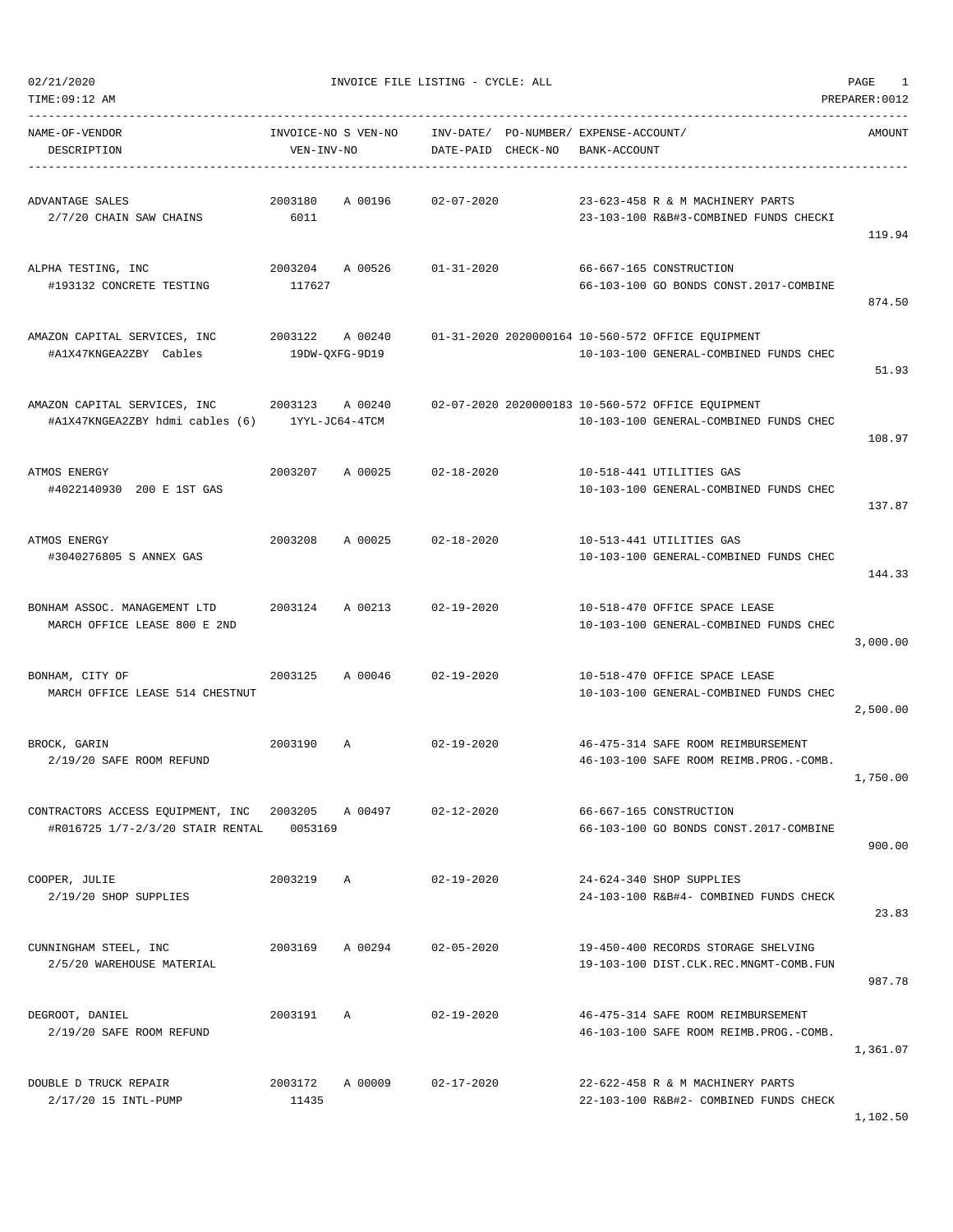TIME:09:12 AM PREPARER:0012

02/21/2020 INVOICE FILE LISTING - CYCLE: ALL PAGE 2

| NAME-OF-VENDOR<br>DESCRIPTION                                                   | VEN-INV-NO       | INVOICE-NO S VEN-NO              | DATE-PAID CHECK-NO         | INV-DATE/ PO-NUMBER/ EXPENSE-ACCOUNT/<br>BANK-ACCOUNT                            | AMOUNT   |
|---------------------------------------------------------------------------------|------------------|----------------------------------|----------------------------|----------------------------------------------------------------------------------|----------|
| DOUBLE D TRUCK REPAIR<br>2/11/20 07 CPS TRLR-BRAKE                              | 2003173<br>11427 | A 00009                          | 02-11-2020                 | 22-622-458 R & M MACHINERY PARTS<br>22-103-100 R&B#2- COMBINED FUNDS CHECK       | 44.39    |
| ELLIS, ROGER<br>2/19/20 SAFE ROOM REFUND                                        | 2003192 A        |                                  | 02-19-2020                 | 46-475-314 SAFE ROOM REIMBURSEMENT<br>46-103-100 SAFE ROOM REIMB. PROG. - COMB.  | 2,250.00 |
| ELLISON, KRISTY<br>$3/4 - 6/20$ TRAVEL-MEALS                                    | 2003126 A        |                                  | $01 - 28 - 2020$           | 10-403-427 OUT OF COUNTY TRAVEL/TRAINI<br>10-103-100 GENERAL-COMBINED FUNDS CHEC | 32.00    |
| FANNIN COUNTY TAX ASSESSOR-COL<br>2/3/20 2015 INTL REGISTRATION                 | PLATE 1146794    | 2003174 A 00797                  | 02-03-2020                 | 22-622-458 R & M MACHINERY PARTS<br>22-103-100 R&B#2- COMBINED FUNDS CHECK       | 7.50     |
| FANNIN COUNTY TAX ASSESSOR-COL<br>1/6/20 2014 MC REGISTRATION                   |                  | 2003181 A 00797<br>PLATE 9040734 | 01-06-2020                 | 23-623-458 R & M MACHINERY PARTS<br>23-103-100 R&B#3-COMBINED FUNDS CHECKI       | 7.50     |
| 12/30/19 95 PTRB REGISTRATION PLATE 1146777                                     |                  |                                  |                            | 23-623-458 R & M MACHINERY PARTS<br>23-103-100 R&B#3-COMBINED FUNDS CHECKI       | 22.00    |
| FANNIN COUNTY TAX ASSESSOR-COL<br>1/6/20 01 CPS TRLR REGISTRATION PLATE 9048321 |                  |                                  | 2003183 A 00797 01-06-2020 | 23-623-458 R & M MACHINERY PARTS<br>23-103-100 R&B#3-COMBINED FUNDS CHECKI       | 22.00    |
| FANNIN COUNTY TAX ASSESSOR-COL<br>12/30/19 01 PTRB REGISTRATION                 | PLATE 9040736    | 2003184 A00797                   | 12-30-2019                 | 23-623-458 R & M MACHINERY PARTS<br>23-103-100 R&B#3-COMBINED FUNDS CHECKI       | 22.00    |
| GAY, THOMAS<br>2/19/20 SAFE ROOM REFUND                                         | 2003193 A        |                                  | 02-19-2020                 | 46-475-314 SAFE ROOM REIMBURSEMENT<br>46-103-100 SAFE ROOM REIMB.PROG.-COMB.     | 2,047.50 |
| GLOVER, LAUREN & RUSSELL<br>2/19/20 SAFE ROOM REFUND                            | 2003194          | Α                                | $02 - 19 - 2020$           | 46-475-314 SAFE ROOM REIMBURSEMENT<br>46-103-100 SAFE ROOM REIMB. PROG. - COMB.  | 1,625.00 |
| GOODMAN-MORRIS, COURTNEY<br>FA-19-44526 TURNER DST CT                           | 2003127          | A 00459                          | $02 - 07 - 2020$           | 10-435-436 ATTORNEY FEES- CPS CASES<br>10-103-100 GENERAL-COMBINED FUNDS CHEC    | 376.00   |
| GOODMAN-MORRIS, COURTNEY<br>FA-20-44580 OTIS DST CT                             | 2003209          | A 00459                          | $02 - 07 - 2020$           | 10-435-436 ATTORNEY FEES- CPS CASES<br>10-103-100 GENERAL-COMBINED FUNDS CHEC    | 590.04   |
| HAYES, LINDA<br>2/19/20 SAFE ROOM REFUND                                        | 2003195          | $\mathbb{A}$                     | $02 - 19 - 2020$           | 46-475-314 SAFE ROOM REIMBURSEMENT<br>46-103-100 SAFE ROOM REIMB. PROG. - COMB.  | 1,414.44 |
| IHS PHARMACY<br>#FI99999999 JAN PRISONER MEDICAL                                | 2003128<br>60325 | A 00405                          | $01 - 31 - 2020$           | 10-565-405 PRISONER MEDICAL<br>10-103-100 GENERAL-COMBINED FUNDS CHEC            |          |

10,423.81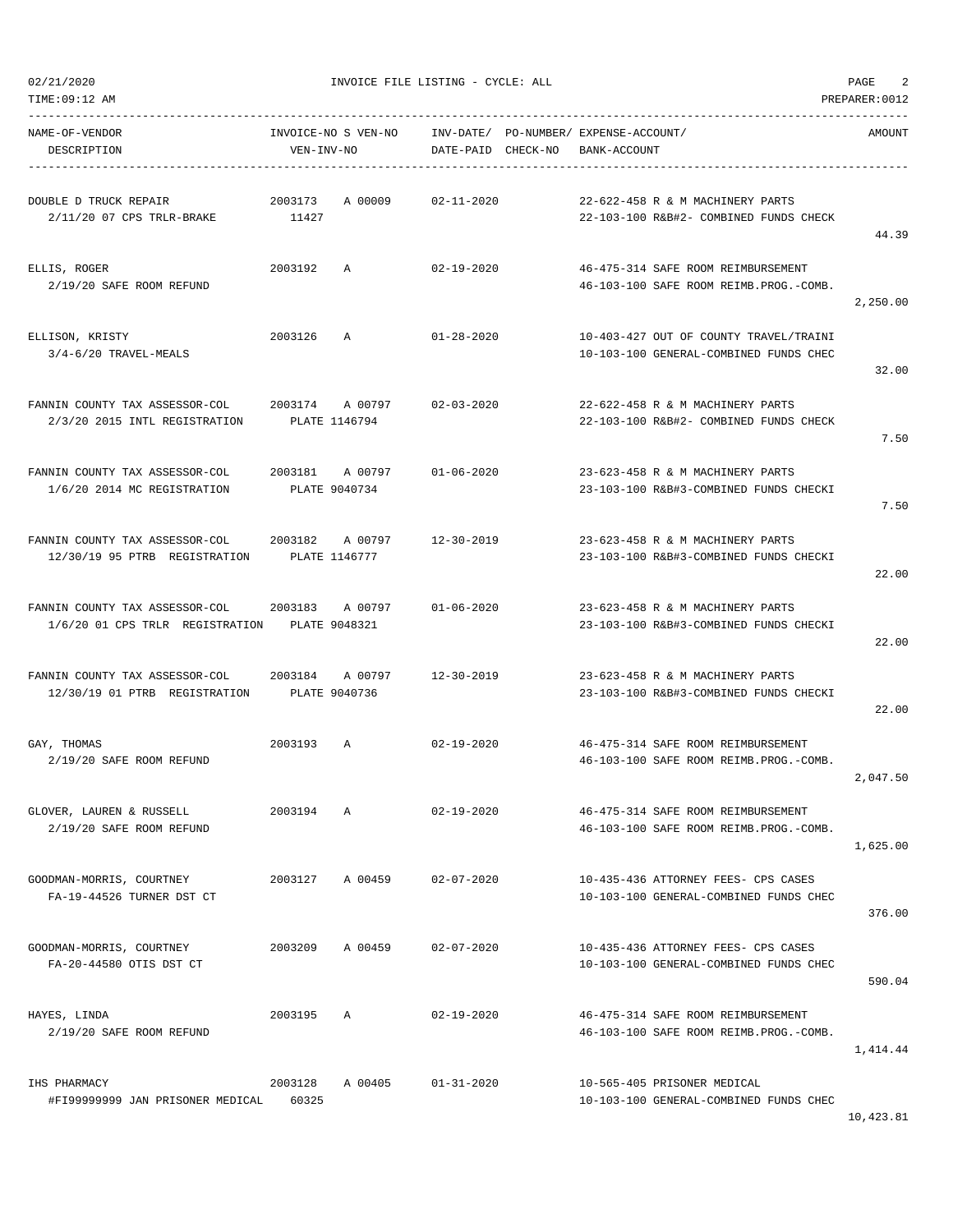| TIME:09:12 AM<br>PREPARER: 0012                               |                                   |          |                                 |  |                                             |                                                                                                  |          |  |  |
|---------------------------------------------------------------|-----------------------------------|----------|---------------------------------|--|---------------------------------------------|--------------------------------------------------------------------------------------------------|----------|--|--|
| NAME-OF-VENDOR<br>DESCRIPTION                                 | INVOICE-NO S VEN-NO<br>VEN-INV-NO |          | INV-DATE/<br>DATE-PAID CHECK-NO |  | PO-NUMBER/ EXPENSE-ACCOUNT/<br>BANK-ACCOUNT |                                                                                                  | AMOUNT   |  |  |
| KOCH, PAIGE<br>2/19/20 SAFE ROOM REFUND                       | 2003196                           | Α        | $02 - 19 - 2020$                |  |                                             | 46-475-314 SAFE ROOM REIMBURSEMENT<br>46-103-100 SAFE ROOM REIMB. PROG. - COMB.                  | 2,500.00 |  |  |
| KOONCE, TRACY<br>2/19/20 SAFE ROOM REFUND                     | 2003197                           | Α        | 02-19-2020                      |  |                                             | 46-475-314 SAFE ROOM REIMBURSEMENT<br>46-103-100 SAFE ROOM REIMB. PROG. - COMB.                  | 1,900.00 |  |  |
| LEONARD, CITY OF<br>MARCH JP2 OFFICE LEASE                    | 2003129                           | A 00048  | $02 - 19 - 2020$                |  |                                             | 10-456-460 OFFICE RENTAL<br>10-103-100 GENERAL-COMBINED FUNDS CHEC                               | 350.00   |  |  |
| LEONARD, CITY OF<br>MARCH TAG OFFICE LEASE                    | 2003130                           | A 00048  | $02 - 19 - 2020$                |  |                                             | 10-499-460 LEONARD OFFICE RENT<br>10-103-100 GENERAL-COMBINED FUNDS CHEC                         | 100.00   |  |  |
| LUMIQUICK DIAGNOSTICS, INC<br>12/6/19 Saliva Drug Tests       | 2003131<br>90157                  | <b>A</b> |                                 |  |                                             | 12-06-2019 2020000064 10-573-313 DRUG TESTING SUPPLIES<br>10-103-100 GENERAL-COMBINED FUNDS CHEC | 1,042.50 |  |  |
| MARLIN BUSINESS BANK<br>#1735820 PHONE SYSTEM                 | 2003132<br>17783883               | A 00437  | $02 - 10 - 2020$                |  | 10-510-420 TELEPHONE                        | 10-103-100 GENERAL-COMBINED FUNDS CHEC                                                           | 3,516.75 |  |  |
| MCCLELLAN, GEORGE<br>2/19/20 SAFE ROOM REFUND                 | 2003198                           | Α        | $02 - 19 - 2020$                |  |                                             | 46-475-314 SAFE ROOM REIMBURSEMENT<br>46-103-100 SAFE ROOM REIMB. PROG. - COMB.                  | 1,361.06 |  |  |
| MCCRAW II, BILLY MAYFIELD<br>MARCH OFFICE LEASE 200 E 1ST     | 2003133                           | A 00214  | $02 - 19 - 2020$                |  |                                             | 10-518-470 OFFICE SPACE LEASE<br>10-103-100 GENERAL-COMBINED FUNDS CHEC                          | 2,000.00 |  |  |
| MCCRAW II, BILLY MAYFIELD<br>MARCH WAREHOUSE LEASE 200 E 1ST  | 2003134                           | A 00214  | 02-19-2020                      |  |                                             | 10-518-470 OFFICE SPACE LEASE<br>10-103-100 GENERAL-COMBINED FUNDS CHEC                          | 750.00   |  |  |
| MCINTIRE, JOSHUA<br>2/19/20 SAFE ROOM REFUND                  | 2003199                           | Α        | $02 - 19 - 2020$                |  |                                             | 46-475-314 SAFE ROOM REIMBURSEMENT<br>46-103-100 SAFE ROOM REIMB. PROG. - COMB.                  | 1,750.00 |  |  |
| MCLAINE, MOLLY<br>2/19/20 SAFE ROOM REFUND                    | 2003200                           | Α        | $02 - 19 - 2020$                |  |                                             | 46-475-314 SAFE ROOM REIMBURSEMENT<br>46-103-100 SAFE ROOM REIMB. PROG. - COMB.                  | 2,378.80 |  |  |
| MIEARS, STEVEN R.<br>FA-19-44386 JACKSON DST CT               | 2003135                           | A 00337  | $02 - 07 - 2020$                |  |                                             | 10-435-436 ATTORNEY FEES- CPS CASES<br>10-103-100 GENERAL-COMBINED FUNDS CHEC                    | 600.00   |  |  |
| MIEARS, STEVEN R.<br>FA-19-44046 SCOTT DST CT                 | 2003210                           | A 00337  | $02 - 15 - 2020$                |  |                                             | 10-435-436 ATTORNEY FEES- CPS CASES<br>10-103-100 GENERAL-COMBINED FUNDS CHEC                    | 1,225.00 |  |  |
| NOBLE RESOURCES PEST CONTROL<br>#01990 800 E 2ND PEST CONTROL | 2003136<br>212020                 | A 00420  | $02 - 04 - 2020$                |  |                                             | 10-518-501 PEST CONTROL<br>10-103-100 GENERAL-COMBINED FUNDS CHEC                                |          |  |  |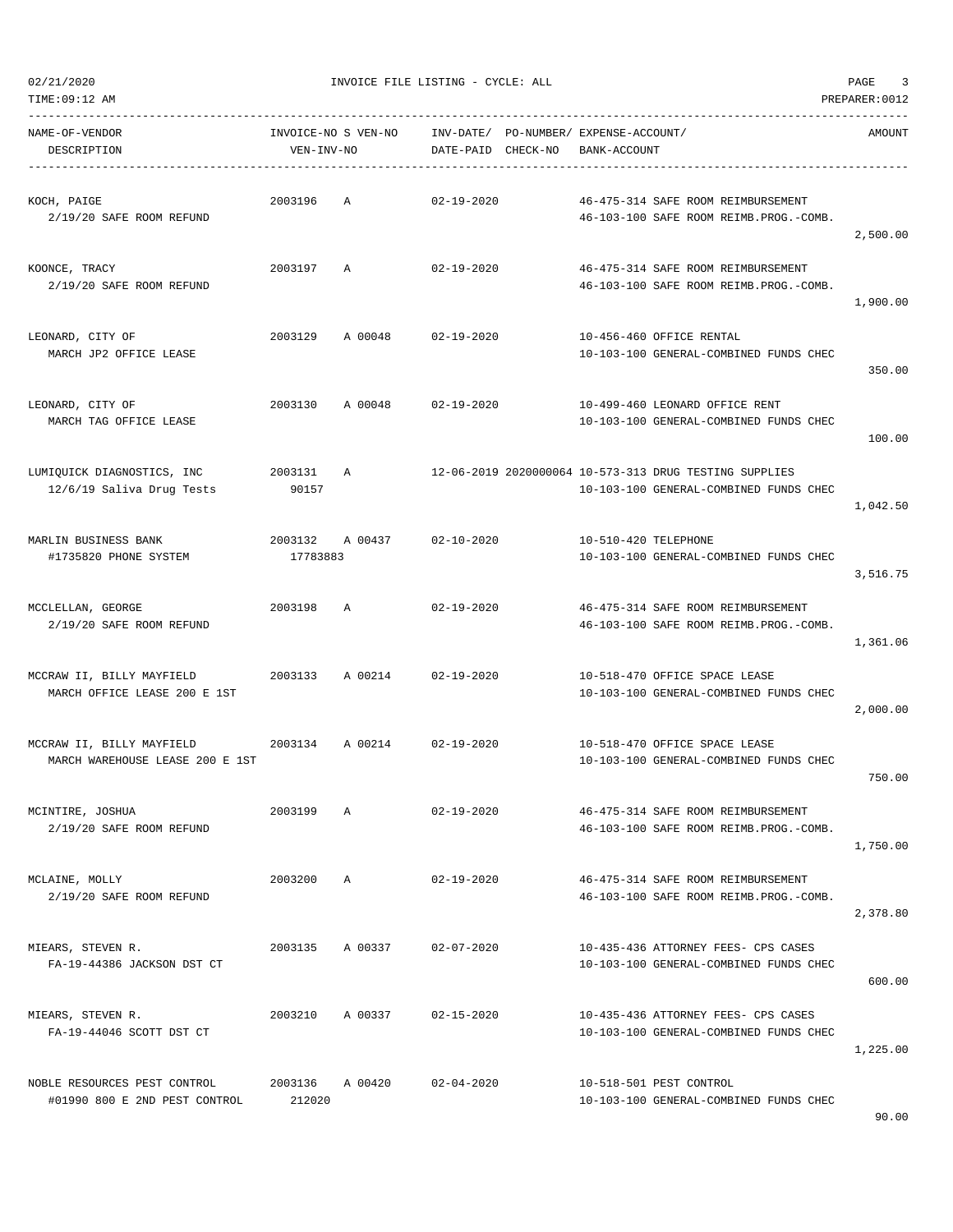145.00

117.39

5.97

346.76

116.27

26.57

14.99

48.05

TIME:09:12 AM PREPARER:0012 ----------------------------------------------------------------------------------------------------------------------------------- NAME-OF-VENDOR INVOICE-NO S VEN-NO INV-DATE/ PO-NUMBER/ EXPENSE-ACCOUNT/ AMOUNT DESCRIPTION VEN-INV-NO DATE-PAID CHECK-NO BANK-ACCOUNT ----------------------------------------------------------------------------------------------------------------------------------- NOBLE RESOURCES PEST CONTROL 2003137 A 00420 02-04-2020 10-518-501 PEST CONTROL #01990 200 E 1ST PEST CONTROL 212025 10-103-100 GENERAL-COMBINED FUNDS CHEC OFFICE DEPOT 2003138 A 00216 02-11-2020 2020000175 10-403-310 OFFICE SUPPLIES #29023460 Office Supplies 441650582001 10-103-100 GENERAL-COMBINED FUNDS CHEC 1,518.22 OFFICE DEPOT 2003139 A 00216 02-11-2020 2020000175 10-404-310 ELECTION SUPPLIES #29023460 Office Supplies 441650582001 10-103-100 GENERAL-COMBINED FUNDS CHEC OFFICE DEPOT 2003140 A 00216 02-11-2020 2020000175 10-403-310 OFFICE SUPPLIES #29023460 CLIPS 441665156001 10-103-100 GENERAL-COMBINED FUNDS CHEC OFFICE DEPOT 2003141 A 00216 02-11-2020 2020000175 10-403-310 OFFICE SUPPLIES #29023460 TONER 441665157001 10-103-100 GENERAL-COMBINED FUNDS CHEC OFFICE DEPOT 2003142 A 00216 02-10-2020 2020000187 10-435-310 OFFICE SUPPLIES #29023460 Toner Cartridges 440587482001 10-103-100 GENERAL-COMBINED FUNDS CHEC OFFICE DEPOT 2003143 A 00216 02-13-2020 2020000189 10-499-310 OFFICE SUPPLIES #29023460 Office Supplies 443013778001 10-103-100 GENERAL-COMBINED FUNDS CHEC OFFICE DEPOT 2003144 A 00216 02-13-2020 2020000189 10-499-310 OFFICE SUPPLIES #29023460 OFFICE SUPPLIES 443021308001 10-103-100 GENERAL-COMBINED FUNDS CHEC OFFICE DEPOT 2003168 A 00216 02-13-2020 2020000189 16-400-310 OFFICE SUPPLIES #29023460 Envelopes 443013778001 16-103-100 CO.JUDGE EXCESS SUPP.-COMB. OLD SCHOOL ENTERPRISES TWO LLC 2003145 A 00436 02-19-2020 10-518-470 OFFICE SPACE LEASE MARCH OFFICE LEASE 108 E SAM RAYBUR 10-103-100 GENERAL-COMBINED FUNDS CHEC 1,100.00 PADILLA, JOE 2003201 A 02-19-2020 46-475-314 SAFE ROOM REIMBURSEMENT 2/19/20 SAFE ROOM REFUND 46-103-100 SAFE ROOM REIMB.PROG.-COMB. 1,592.50 PAT'S PUMP SERVICE 2003206 A 00469 02-15-2020 66-667-165 CONSTRUCTION #712 PORTA-POTTY SVC 1563 66-103-100 GO BONDS CONST.2017-COMBINE PERKINS, J. DANIEL 2003146 A 00589 02-13-2020 10-435-436 ATTORNEY FEES- CPS CASES FA-19-44046 JS DST CT 10-103-100 GENERAL-COMBINED FUNDS CHEC REINERT PAPER & CHEMICAL CENTER 2003147 A 00478 02-18-2020 2020000192 10-518-332 JANITOR SUPPLIES #FANNI100 Janitorial Supplies 406497 10-103-100 GENERAL-COMBINED FUNDS CHEC

276.11

440.00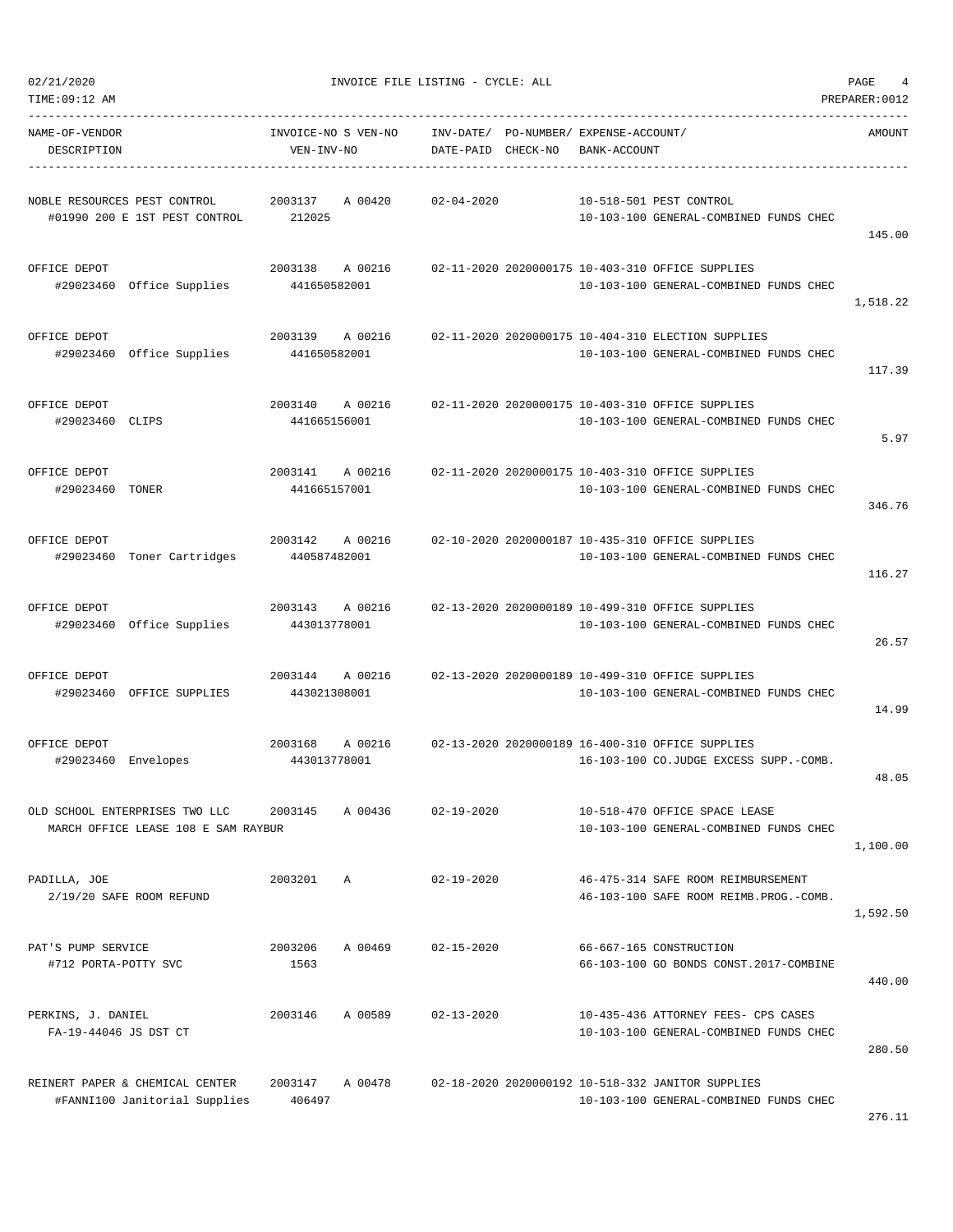| TIME:09:12 AM                                                   |                                                 |                    |                                       |                                                                            | PREPARER:0012 |
|-----------------------------------------------------------------|-------------------------------------------------|--------------------|---------------------------------------|----------------------------------------------------------------------------|---------------|
| NAME-OF-VENDOR                                                  | INVOICE-NO S VEN-NO                             |                    | INV-DATE/ PO-NUMBER/ EXPENSE-ACCOUNT/ |                                                                            | AMOUNT        |
| DESCRIPTION                                                     | VEN-INV-NO                                      | DATE-PAID CHECK-NO | BANK-ACCOUNT                          |                                                                            |               |
|                                                                 |                                                 |                    |                                       |                                                                            |               |
| RELIANT                                                         | 2003148                                         | A 00289 02-18-2020 |                                       | 10-518-440 UTILITIES ELECTRICITY                                           |               |
| 12 832 845-7 200 E 1ST ELECTRIC 304 000 586 654 9               |                                                 |                    |                                       | 10-103-100 GENERAL-COMBINED FUNDS CHEC                                     |               |
|                                                                 |                                                 |                    |                                       |                                                                            | 297.21        |
| RELIANT                                                         | 2003149 A 00289 02-18-2020                      |                    |                                       | 10-512-440 UTILITIES ELECTRICITY                                           |               |
| 6 716 696-7 CO-OP ELECTRIC 117 006 984 998 2                    |                                                 |                    |                                       | 10-103-100 GENERAL-COMBINED FUNDS CHEC                                     |               |
|                                                                 |                                                 |                    |                                       |                                                                            | 584.64        |
|                                                                 |                                                 |                    |                                       |                                                                            |               |
| RELIANT                                                         | 2003150 A 00289                                 | 02-18-2020         |                                       | 10-513-440 UTILITIES ELECTRICITY                                           |               |
| 2 533 978-9 S ANNEX ELECTRIC 113 009 084 284 4                  |                                                 |                    |                                       | 10-103-100 GENERAL-COMBINED FUNDS CHEC                                     | 318.99        |
|                                                                 |                                                 |                    |                                       |                                                                            |               |
| RELIANT                                                         | 2003170 A 00289 02-17-2020                      |                    |                                       | 21-621-440 UTILITY ELECTRICITY                                             |               |
| #2 533 974-8 PCT 1 ELECTRIC                                     | 112 001 235 859 8                               |                    |                                       | 21-103-100 R&B#1-COMBINED FUNDS CHECKI                                     |               |
|                                                                 |                                                 |                    |                                       |                                                                            | 138.99        |
| RELIANT                                                         | 2003175 A 00289 02-13-2020                      |                    |                                       | 22-622-440 UTILITY ELECTRICITY                                             |               |
| #2 533 972-2 PCT 2 ELECTRIC 114 007 452 377 3                   |                                                 |                    |                                       | 22-103-100 R&B#2- COMBINED FUNDS CHECK                                     |               |
|                                                                 |                                                 |                    |                                       |                                                                            | 104.02        |
|                                                                 |                                                 |                    |                                       |                                                                            |               |
| RELIANT                                                         | 2003176<br>A 00289                              | 02-14-2020         |                                       | 22-622-440 UTILITY ELECTRICITY                                             |               |
| #2 591-591-9 PCT 2 GDLIGHT ELECTRIC 112 011 228 245 9           |                                                 |                    |                                       | 22-103-100 R&B#2- COMBINED FUNDS CHECK                                     |               |
|                                                                 |                                                 |                    |                                       |                                                                            | 23.95         |
| RELIANT                                                         | 2003177 A 00289                                 | 02-14-2020         |                                       | 22-622-440 UTILITY ELECTRICITY                                             |               |
| #2 591 592-7 PCT 2 GDLIGHT ELECTRIC 112 011 228 246 7           |                                                 |                    |                                       | 22-103-100 R&B#2- COMBINED FUNDS CHECK                                     |               |
|                                                                 |                                                 |                    |                                       |                                                                            | 10.57         |
|                                                                 |                                                 |                    |                                       |                                                                            |               |
| RELIANT<br>#12 434 985-3 1369 HWY 56 ELECTRIC 304 000 586 653 1 | 2003187 A 00289 02-18-2020                      |                    |                                       | 24-624-440 UTILITY ELECTRICITY<br>24-103-100 R&B#4- COMBINED FUNDS CHECK   |               |
|                                                                 |                                                 |                    |                                       |                                                                            | 69.95         |
|                                                                 |                                                 |                    |                                       |                                                                            |               |
| RELIANT                                                         | 2003188<br>A 00289                              | 02-18-2020         |                                       | 24-624-440 UTILITY ELECTRICITY                                             |               |
| #12 434 984-6 RECRD3/FM273 ELECTRIC 304 000 586 652 3           |                                                 |                    |                                       | 24-103-100 R&B#4- COMBINED FUNDS CHECK                                     |               |
|                                                                 |                                                 |                    |                                       |                                                                            | 20.31         |
| RELIANT                                                         | 2003211 A 00289                                 | 02-20-2020         |                                       | 10-510-440 UTILITIES ELECTRICITY                                           |               |
| #2 533 980-5 CH ELECTRIC                                        | 112 011 248 432 9                               |                    |                                       | 10-103-100 GENERAL-COMBINED FUNDS CHEC                                     |               |
|                                                                 |                                                 |                    |                                       |                                                                            | 138.91        |
|                                                                 |                                                 |                    |                                       |                                                                            |               |
| RELIANT<br>#2 533 981-3 TDHS ELECTRIC                           | 2003212 A 00289 02-20-2020<br>112 011 248 433 7 |                    |                                       | 10-640-440 UTILITIES ELECTRICITY<br>10-103-100 GENERAL-COMBINED FUNDS CHEC |               |
|                                                                 |                                                 |                    |                                       |                                                                            | 506.79        |
|                                                                 |                                                 |                    |                                       |                                                                            |               |
| RELIANT                                                         | 2003213 A 00289 02-20-2020                      |                    |                                       | 10-511-440 UTILITIES ELECTRICITY                                           |               |
| #2 533 982-1 CO BLDG ELECTRIC 112 011 248 434 5                 |                                                 |                    |                                       | 10-103-100 GENERAL-COMBINED FUNDS CHEC                                     |               |
|                                                                 |                                                 |                    |                                       |                                                                            | 286.07        |
| RELIANT                                                         | 2003214 A 00289                                 | 02-20-2020         |                                       | 10-516-440 UTILITIES ELECTRICITY                                           |               |
| #9 599 777-1 AGRILIFE ELECTRIC 119 006 812 469 0                |                                                 |                    |                                       | 10-103-100 GENERAL-COMBINED FUNDS CHEC                                     |               |
|                                                                 |                                                 |                    |                                       |                                                                            | 656.08        |
|                                                                 |                                                 |                    |                                       |                                                                            |               |
| RELIANT<br>#7 358 371-8 PCT 4 ELECTRIC                          | 2003220 A 00289<br>116 007 054 939 0            | 02-20-2020         |                                       | 24-624-440 UTILITY ELECTRICITY<br>24-103-100 R&B#4- COMBINED FUNDS CHECK   |               |
|                                                                 |                                                 |                    |                                       |                                                                            |               |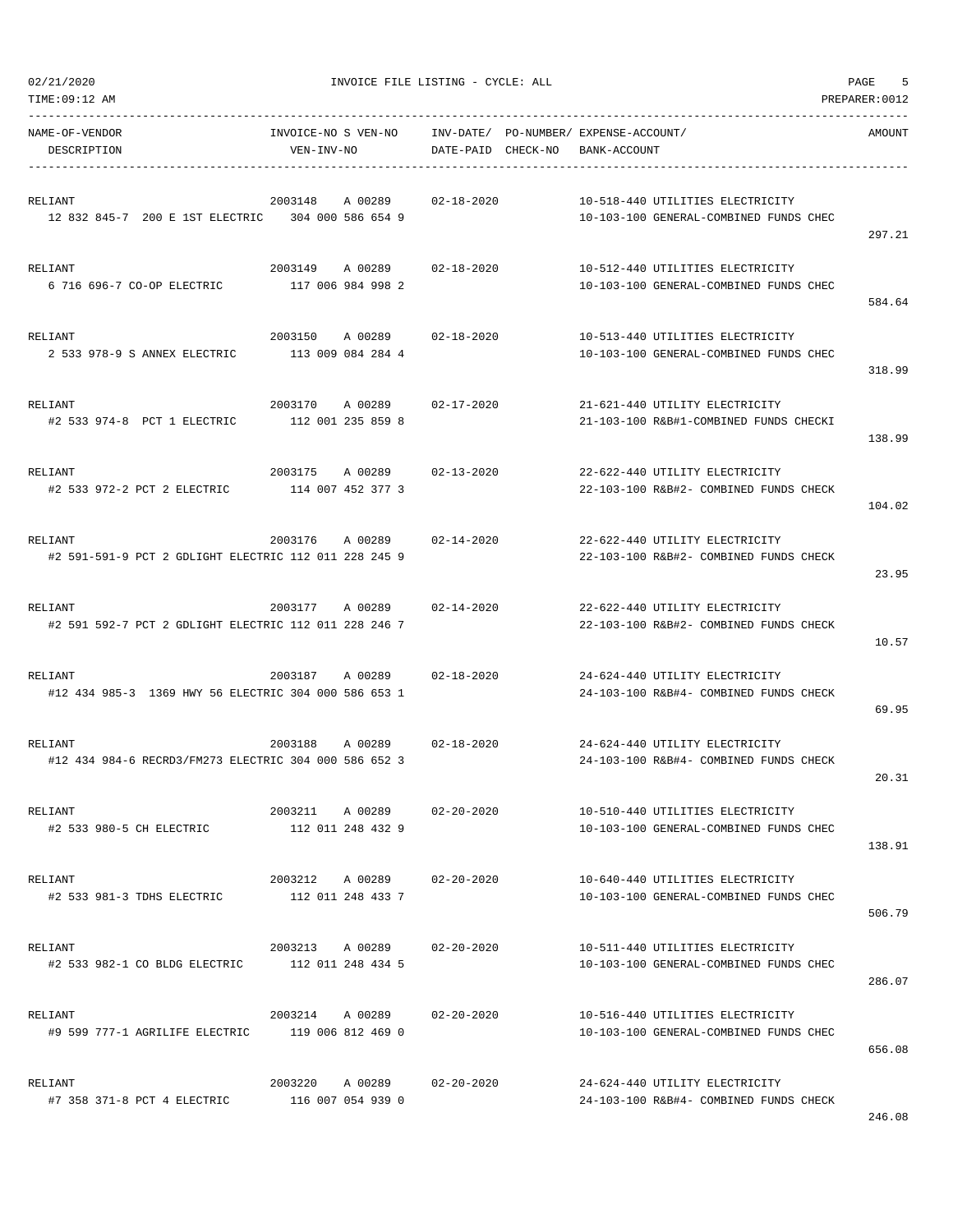|  | 02/21/2020 |  |
|--|------------|--|
|  |            |  |

| NAME-OF-VENDOR<br>DESCRIPTION                                 | INVOICE-NO S VEN-NO<br>VEN-INV-NO |              | DATE-PAID CHECK-NO         | INV-DATE/ PO-NUMBER/ EXPENSE-ACCOUNT/<br>BANK-ACCOUNT                            | AMOUNT   |
|---------------------------------------------------------------|-----------------------------------|--------------|----------------------------|----------------------------------------------------------------------------------|----------|
| RICHARD DRAKE CONSTRUCTION CO. L.P. 2003221<br>#F006 OIL SAND | 175759                            | A 00756      | $02 - 10 - 2020$           | 24-624-344 R & B MAT. ASPHALT/RD OIL<br>24-103-100 R&B#4- COMBINED FUNDS CHECK   | 910.67   |
| RLI<br>#LSM0093951 OVERWEIGHT BOND                            |                                   |              | 2003185 A 00365 02-11-2020 | 23-623-480 BOND<br>23-103-100 R&B#3-COMBINED FUNDS CHECKI                        | 150.00   |
| ROBINSON, LAURA<br>10/19-12/31/19 MILES-110                   | 2003151                           | $\mathbb{A}$ | 02-14-2020                 | 10-403-427 OUT OF COUNTY TRAVEL/TRAINI<br>10-103-100 GENERAL-COMBINED FUNDS CHEC | 63.80    |
| ROBINSON, LAURA<br>1/23-2/10/20 MILES-10.8                    | 2003152 A                         |              | 02-14-2020                 | 10-403-427 OUT OF COUNTY TRAVEL/TRAINI<br>10-103-100 GENERAL-COMBINED FUNDS CHEC | 6.21     |
| SAMFORD, SABRINA<br>2/19/20 SAFE ROOM REFUND                  | 2003202                           | A            | 02-19-2020                 | 46-475-314 SAFE ROOM REIMBURSEMENT<br>46-103-100 SAFE ROOM REIMB. PROG. - COMB.  | 1,361.07 |
| SHOOK, CODY<br>2/19/20 SAFE ROOM REFUND                       | 2003203                           | A            | $02 - 19 - 2020$           | 46-475-314 SAFE ROOM REIMBURSEMENT<br>46-103-100 SAFE ROOM REIMB. PROG. - COMB.  | 2,992.50 |
| SMITH, JONELL<br>3/4-6/20 TRAVEL-MILES/MEALS                  | 2003153 A                         |              | $01 - 28 - 2020$           | 10-403-427 OUT OF COUNTY TRAVEL/TRAINI<br>10-103-100 GENERAL-COMBINED FUNDS CHEC | 333.30   |
| SMITH, THOMAS SCOTT<br>CR-20-27270 JACKSON DST CT             |                                   |              | 2003154 A 00817 02-06-2020 | 10-435-437 ATTORNEY FEES<br>10-103-100 GENERAL-COMBINED FUNDS CHEC               | 1,283.05 |
| SMITH, THOMAS SCOTT<br>CR-19-27141 PARRISH DST CT             | 2003215                           |              | A 00817 02-06-2020         | 10-435-437 ATTORNEY FEES<br>10-103-100 GENERAL-COMBINED FUNDS CHEC               | 900.15   |
| SMITH, THOMAS SCOTT<br>CR-18-26839 BENNETT DST CT             | 2003216                           | A 00817      | $02 - 06 - 2020$           | 10-435-437 ATTORNEY FEES<br>10-103-100 GENERAL-COMBINED FUNDS CHEC               | 725.35   |
| SMITH, THOMAS SCOTT<br>CR-19-27099 CARDOSO DST CT             | 2003217                           | A 00817      | $02 - 06 - 2020$           | 10-435-437 ATTORNEY FEES<br>10-103-100 GENERAL-COMBINED FUNDS CHEC               | 885.45   |
| SOUTHERN SOURCE INDUSTRIES, INC<br>121/19 DEGREASER 4 GAL     | 2003178 A<br>$SO967 - 01$         |              | $12 - 01 - 2019$           | 22-622-340 SHOP SUPPLIES<br>22-103-100 R&B#2- COMBINED FUNDS CHECK               | 478.17   |
| SPARKLIGHT<br>#121664254 PCT 4 INTERNET                       | 2003222                           | A 00707      | $02 - 18 - 2020$           | 24-624-421 DSL INTERNET<br>24-103-100 R&B#4- COMBINED FUNDS CHECK                | 82.69    |
| SPARKLIGHT<br>#127664639 &120620497 (CREDIT)                  | 2003223                           | A 00707      | $02 - 18 - 2020$           | 10-518-421 INTERNET SERVICES<br>10-103-100 GENERAL-COMBINED FUNDS CHEC           |          |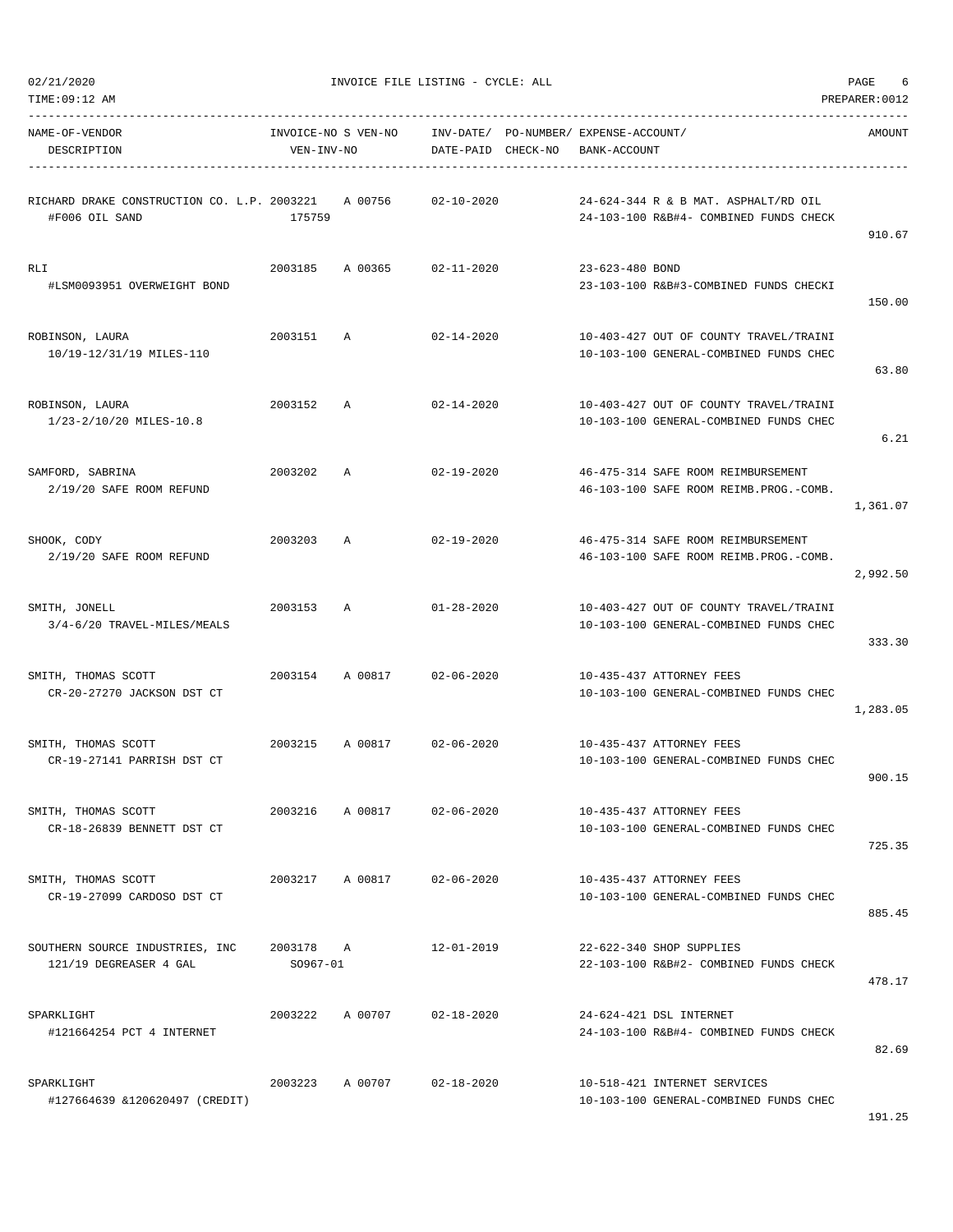$02/21/2020$  PAGE 7

| NAME-OF-VENDOR<br>DESCRIPTION                                                  | VEN-INV-NO              | INVOICE-NO S VEN-NO INV-DATE/ PO-NUMBER/ EXPENSE-ACCOUNT/   |                  | DATE-PAID CHECK-NO BANK-ACCOUNT |                                                                               | AMOUNT   |
|--------------------------------------------------------------------------------|-------------------------|-------------------------------------------------------------|------------------|---------------------------------|-------------------------------------------------------------------------------|----------|
| SPARKLIGHT<br>#121459416 JUV PROB                                              |                         | 2003224 A 00707 02-18-2020                                  |                  |                                 | 10-518-421 INTERNET SERVICES<br>10-103-100 GENERAL-COMBINED FUNDS CHEC        | 82.69    |
| SPARKLIGHT<br>#120140181 CO JUDGE                                              |                         | 2003225 A 00707 02-18-2020                                  |                  |                                 | 10-514-421 TELEPHONE/INTERNET<br>10-103-100 GENERAL-COMBINED FUNDS CHEC       | 78.94    |
| SPARKLIGHT<br>#121459531 INDIGENT HEALTH                                       | 2003226                 | A 00707 02-18-2020                                          |                  | 10-645-441 DSL LINE             | 10-103-100 GENERAL-COMBINED FUNDS CHEC                                        | 78.94    |
| SPARKLIGHT<br>#120620513 CCL 200 8TH ST                                        |                         | 2003227 A 00707 02-18-2020                                  |                  |                                 | 10-518-421 INTERNET SERVICES<br>10-103-100 GENERAL-COMBINED FUNDS CHEC        | 273.94   |
| SPARKLIGHT<br>#128529310 TURNER 108 SAM RAYBURN                                |                         | 2003228 A 00707 02-18-2020                                  |                  |                                 | 10-518-421 INTERNET SERVICES<br>10-103-100 GENERAL-COMBINED FUNDS CHEC        | 152.39   |
| SPARKLIGHT<br>#120620638 S ANNEX 210 S MAIN                                    |                         | 2003229 A 00707 02-18-2020                                  |                  | 10-513-421 INTERNET             | 10-103-100 GENERAL-COMBINED FUNDS CHEC                                        | 273.94   |
| SPARKLIGHT<br>#120620588 CP CLK/DA 800 2ND ST                                  | 2003230                 | A 00707 02-18-2020                                          |                  |                                 | 10-518-421 INTERNET SERVICES<br>10-103-100 GENERAL-COMBINED FUNDS CHEC        | 443.93   |
| SPARKLIGHT<br>#102575958 AGRILIFE 2505 N CENTER                                |                         | 2003231 A00707 02-18-2020                                   |                  |                                 | 10-665-422 CABLE INTERNET<br>10-103-100 GENERAL-COMBINED FUNDS CHEC           | 64.99    |
| TEXAS COMMISSION ON LAW ENFORCEMENT 2003155 A<br>#47612 SEPARATION FEE-J. HUNT |                         |                                                             | 02-19-2020       | 10-475-481 DUES                 | 10-103-100 GENERAL-COMBINED FUNDS CHEC                                        | 35.00    |
| TEXHOMA LIMESTONE, INC.<br>2/11/20 ROCK & GRAVEL-HAULING                       | 2003171 A 00265<br>7774 |                                                             | $02 - 11 - 2020$ |                                 | 21-621-341 R & B MAT. ROCK & GRAVEL<br>21-103-100 R&B#1-COMBINED FUNDS CHECKI | 876.15   |
| TXU ENERGY<br>#900011583831 SA ELECTRIC                                        | 055377407481            | 2003156 A 00160 02-15-2020                                  |                  |                                 | 10-513-440 UTILITIES ELECTRICITY<br>10-103-100 GENERAL-COMBINED FUNDS CHEC    | 27.42    |
| TYLER TECHNOLOGIES, INC.<br>#45205 T&M SVC-JUDGES BENCH 02023496               |                         | 2003157 A 00310 02-12-2020 2020000085 10-435-574 TECHNOLOGY |                  |                                 | 10-103-100 GENERAL-COMBINED FUNDS CHEC                                        | 1,950.00 |
| VERIZON WIRELESS<br>#442108889-00002 CO CLK                                    | 9848085766              | 2003158 A 00127                                             | $02 - 10 - 2020$ |                                 | 10-404-421 ELECTION INTERNET<br>10-103-100 GENERAL-COMBINED FUNDS CHEC        | 75.98    |
| VERIZON WIRELESS<br>#442108889-00001 EMG MGMNT                                 | 9848085765              | 2003159 A 00127 02-10-2020                                  |                  |                                 | 10-406-421 EMERGENCY INTERNET<br>10-103-100 GENERAL-COMBINED FUNDS CHEC       |          |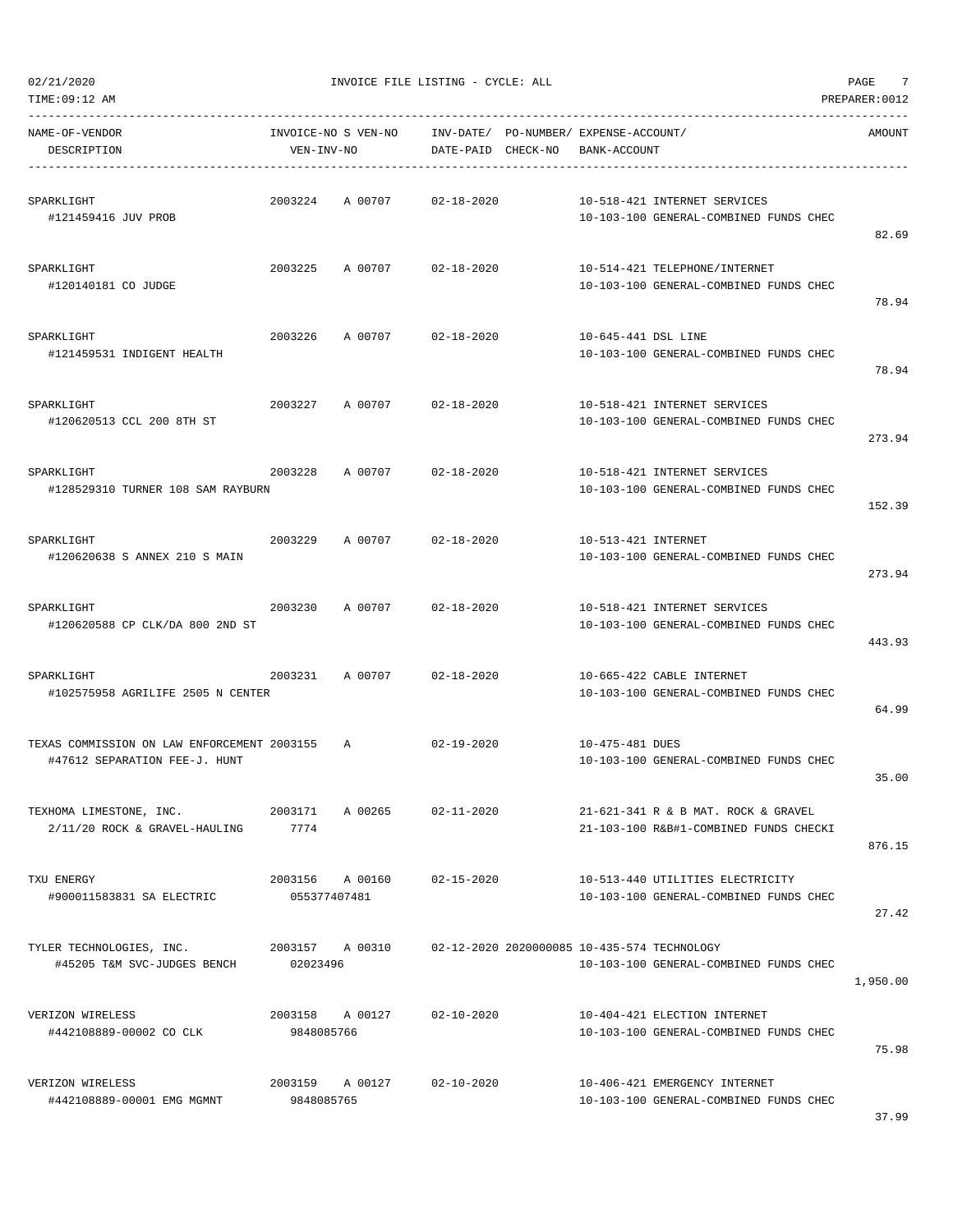TIME:09:12 AM PREPARER:0012

| NAME-OF-VENDOR<br>DESCRIPTION                                  | INVOICE-NO S VEN-NO<br>VEN-INV-NO |                            | DATE-PAID CHECK-NO | INV-DATE/ PO-NUMBER/ EXPENSE-ACCOUNT/<br>BANK-ACCOUNT                         | AMOUNT    |
|----------------------------------------------------------------|-----------------------------------|----------------------------|--------------------|-------------------------------------------------------------------------------|-----------|
| VERIZON WIRELESS                                               | 2003160                           | A 00127                    | 02-10-2020         | 10-503-423 EMERGENCY INTERNET                                                 |           |
| #442108889-00001 IT                                            | 9848085765                        |                            |                    | 10-103-100 GENERAL-COMBINED FUNDS CHEC                                        | 37.99     |
| VERIZON WIRELESS                                               | 2003161 A 00127                   |                            | 02-10-2020         | 10-510-423 CELL PHONE                                                         |           |
| #442108889-00001 JANITOR                                       | 9848085765                        |                            |                    | 10-103-100 GENERAL-COMBINED FUNDS CHEC                                        | 26.37     |
| VERIZON WIRELESS                                               | 2003162 A 00127                   |                            | 02-10-2020         | 10-560-444 INTERNET SERVICE                                                   |           |
| #442108889-00001 SHERIFF                                       | 9848085765                        |                            |                    | 10-103-100 GENERAL-COMBINED FUNDS CHEC                                        | 417.95    |
| VERIZON WIRELESS                                               | 2003189 A 00127                   |                            | 02-10-2020         | 28-457-423 INTERNET SERVICE                                                   |           |
| #442108889-00001 JP3                                           | 9848085765                        |                            |                    | 28-103-100 J.P.#3 JUST.CT.TECH-COMB.FU                                        | 37.99     |
| VESTED NETWORKS                                                | 2003163 A 00480                   |                            | 02-18-2020         | 10-510-420 TELEPHONE                                                          |           |
| #9973 JP3 PHONES                                               | 174955                            |                            |                    | 10-103-100 GENERAL-COMBINED FUNDS CHEC                                        | 67.50     |
| WHIPPLE, ALICIA                                                | 2003164                           | $\mathbb{A}$               | $02 - 19 - 2020$   | 10-495-427 OUT OF COUNTY TRAVEL/TRAINI                                        |           |
| 3/3-6/20 TRAVEL-MILES/MEALS                                    |                                   |                            |                    | 10-103-100 GENERAL-COMBINED FUNDS CHEC                                        | 451.85    |
| WILSON CULVERTS, INC.                                          | 2003179                           | A 00654                    | 02-11-2020         | 22-622-342 R & B MAT. CULVERTS                                                |           |
| 2/11/20 CULVERTS                                               | 80575                             |                            |                    | 22-103-100 R&B#2- COMBINED FUNDS CHECK                                        | 11,313.60 |
| WILSON CULVERTS, INC.<br>2/4/20 PCT 3 CULVERTS                 | 2003186<br>80526                  | A 00654                    | $02 - 04 - 2020$   | 23-623-342 R & B MAT. CULVERTS<br>23-103-100 R&B#3-COMBINED FUNDS CHECKI      |           |
|                                                                |                                   |                            |                    |                                                                               | 8,169.18  |
| WOODSON, MARY ANN CSR, RPR<br>2/14/20 CR19-27166-1 TRANSCRIPT  | 2003165 A 00486                   |                            | $02 - 14 - 2020$   | 10-435-438 COURT REPORTER EXPENSE<br>10-103-100 GENERAL-COMBINED FUNDS CHEC   |           |
|                                                                |                                   |                            |                    |                                                                               | 346.50    |
| WOODSON, MARY ANN CSR, RPR<br>2/12/20 CR-20-27294-1 TRANSCRIPT | 2003166                           | A 00486                    | $02 - 12 - 2020$   | 10-435-438 COURT REPORTER EXPENSE<br>10-103-100 GENERAL-COMBINED FUNDS CHEC   |           |
|                                                                |                                   |                            |                    |                                                                               | 115.50    |
| WOODSON, MARY ANN CSR, RPR<br>2/14/20 CR-19-26982 TRANSCRIPT   | 2003167 A 00486                   |                            | 02-14-2020         | 10-435-438 COURT REPORTER EXPENSE<br>10-103-100 GENERAL-COMBINED FUNDS CHEC   |           |
|                                                                |                                   |                            |                    |                                                                               | 198.00    |
| WOODSON, MARY ANN CSR, RPR<br>2/19/20 CR-17-26390-A TRANSCRIPT |                                   | 2003218 A 00486 02-19-2020 |                    | 10-435-434 APPEAL COURT TRANSCRIPTS<br>10-103-100 GENERAL-COMBINED FUNDS CHEC |           |
|                                                                |                                   |                            |                    |                                                                               |           |